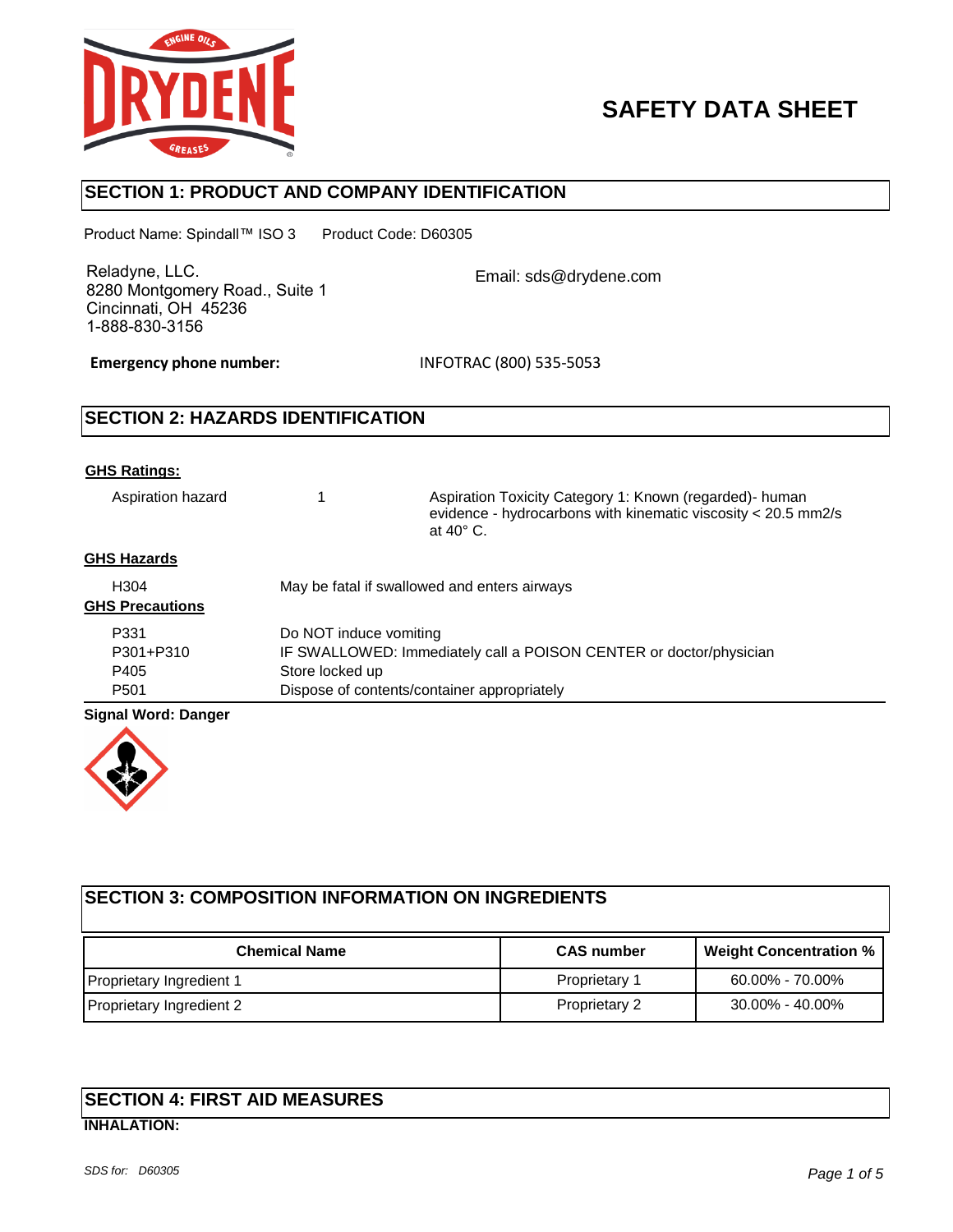Remove to fresh air. In severe cases of overexposure, such as with a fire, administer oxygen and seek qualified medical attention.

#### **EYE CONTACT:**

Flush with copious amounts of water for several minutes. If irritation persists, continue with water application. If, after 15 minutes, irritation continues, seek medical attention.

#### **SKIN CONTACT:**

Promptly wash skin with mild soap and water.

#### **INGESTION:**

Do not induce vomiting. Seek qualified medical attention. Small amounts, which may enter the mouth incidental to handling, may be rinsed out with water.

# **SECTION 5: FIRE FIGHTING MEASURES**

Flash Point: 135 C (275 F) LEL: UEL:

#### **EXTINGUISHING MEDIA:**

Foam, Carbon Dioxide, Dry Chemical, Water Fog **UNUSUAL FIRE AND EXPLOSION HAZARDS:** Water may spread the fire.

#### **HAZARDOUS DECOMPOSITION PRODUCTS:**

Oxides of Carbon, Nitrogen, Phosphorous, Zinc and Sulfur. Smoke, odorous and toxic fumes may form during incomplete combustion. High heat may also generate hydrogen sulfide and alkyl mercaptans.

#### **SPECIAL FIRE FIGHTING PROCEDURES:**

Water may spread the fire as oil can float on it. Water spray may be used to cool exposed containers.

#### **FIRE EQUIPMENT:**

Use of water for fire-fighting must be done with caution as water may actually spread the fire.

# **SECTION 6: ACCIDENTAL RELEASE MEASURES**

#### **SPILL OR LEAK PROCEDURES:**

Prevent spill from reaching any type of running or standing water, such as streams, sewers, well water and ponds. **SMALL SPILLS:**

For small spills, wipe up or use absorbent to clean the spill area.

#### **LARGE SPILLS:**

For large spills, pump released material into recovery containers and then spread absorbent over the spill area to collect residuals.

### **SECTION 7: HANDLING AND STORAGE**

#### **HANDLING PRECAUTIONS:**

When handling, have appropriate safety equipment for the working conditions including eyewash. Do not pressurize, cut, weld, braze, solder, drill, or grind containers containing product residues.

#### **STORAGE REQUIREMENTS:**

Store in a sheltered area, away from temperature extremes in labeled containers. Keep away from heat, sparks, or flame. Avoid contact with eyes, skin, clothing, and shoes.

#### **REGULATORY REQUIREMENTS:**

Prevent spread of material to rivers or waterways.

#### **SECTION 8: EXPOSURE CONTROL AND PERSONAL PROTECTION**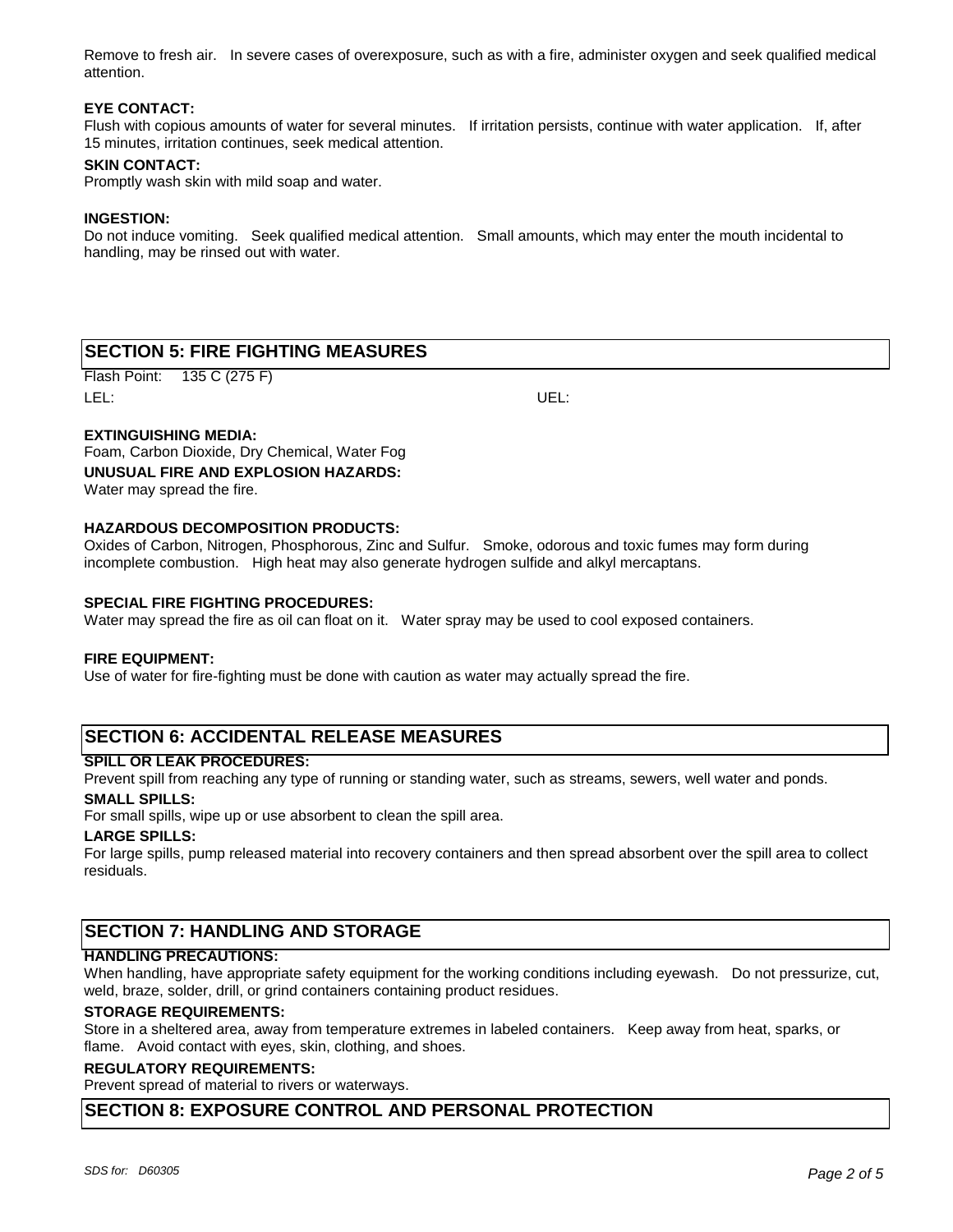| <b>Chemical Name / CAS No.</b>                   | <b>OSHA Exposure Limits</b>                                      | <b>ACGIH Exposure Limits</b>                                     | <b>Other Exposure Limits</b> |
|--------------------------------------------------|------------------------------------------------------------------|------------------------------------------------------------------|------------------------------|
| Proprietary Ingredient 1<br>Proprietary 1        | PEL, 5 mg/m3, Mist<br>STEL, 10 mg/m3, Mist<br>TWA, 5 mg/m3, Mist | PEL, 5 mg/m3, Mist<br>STEL, 10 mg/m3, Mist<br>TWA, 5 mg/m3, Mist | Not Established              |
| Proprietary Ingredient 2<br><b>Proprietary 2</b> | 100 ppm TWA                                                      | Not Established                                                  | Not Established              |

# **ENGINEERING CONTROLS:**

Good ventilation is desirable.

#### **VENTILATION:**

Sufficient to control mists below the operator exposure threshold limit of 5 mg/m3.

#### **WORK HYGIENIC PRACTICES:**

Keep clean. Wash exposed skin areas with mild soap and water.

#### **PROTECTIVE GEAR:**

RESPIRATORY PROTECTION: Required if employee exposure exceeds threshold.

EYE PROTECTION: Where contact is likely, wear safety glasses.

SKIN PROTECTION: Gloves recommended when handling. Neoprene, nitrile, or PVC offers good protection.

#### **CONTAMINATED GEAR:**

Launder contaminated clothing before reuse. Discard of contaminated PPE that cannot be cleaned.

### **SECTION 9: PHYSICAL AND CHEMICAL PROPERTIES**

Physical and chemical properties are provided for safety, health and environmental considerations only and may not fully represent product specifications. Contact the supplier for additional information.

| <b>Appearance: Clear Yellow</b>      | <b>Odor: Mild</b>                                      |
|--------------------------------------|--------------------------------------------------------|
| Vapor Pressure: N/D                  | Odor threshold: N/A                                    |
| Vapor Density: N/D                   | <b>pH: N/A</b>                                         |
| <b>Specific Gravity: 0.85</b>        | Melting point: N/A                                     |
| <b>Freezing point: N/A</b>           | <b>Solubility: Insoluble</b>                           |
| Boiling range: N/D                   | Flash point: 275 F, 135 C                              |
| <b>Evaporation rate: Nil</b>         | <b>Flammability: N/A</b>                               |
| <b>Explosive Limits: N/D</b>         | <b>Partition coefficient N/A</b><br>(n-octanol/water): |
| <b>Autoignition temperature: N/D</b> | Decomposition temperature: N/A                         |
| Viscosity, cSt at 40C: 10            | Lbs VOC/Gallon Less Water N/A                          |
|                                      |                                                        |

| Odor: Mild                                             |  |
|--------------------------------------------------------|--|
| <b>Odor threshold: N/A</b>                             |  |
| <b>pH:</b> N/A                                         |  |
| <b>Melting point: N/A</b>                              |  |
| <b>Solubility: Insoluble</b>                           |  |
| <b>Flash point: 275 F, 135 C</b>                       |  |
| <b>Flammability: N/A</b>                               |  |
| <b>Partition coefficient N/A</b><br>(n-octanol/water): |  |
| omposition temperature: N/A                            |  |
| <b>VOC/Gallon Less Water N/A</b>                       |  |

### **SECTION 10: STABILITY AND REACTIVITY**

#### **CONDITIONS TO AVOID:**

Avoid temperature extremes, strong acids and oxidizing agents.

#### **HAZARDOUS DECOMPOSITION OR BY-PRODUCTS:**

Hazardous polymerization will not occur.

# **SECTION 11: TOXICOLOGICAL INFORMATION**

#### **Mixture Toxicity**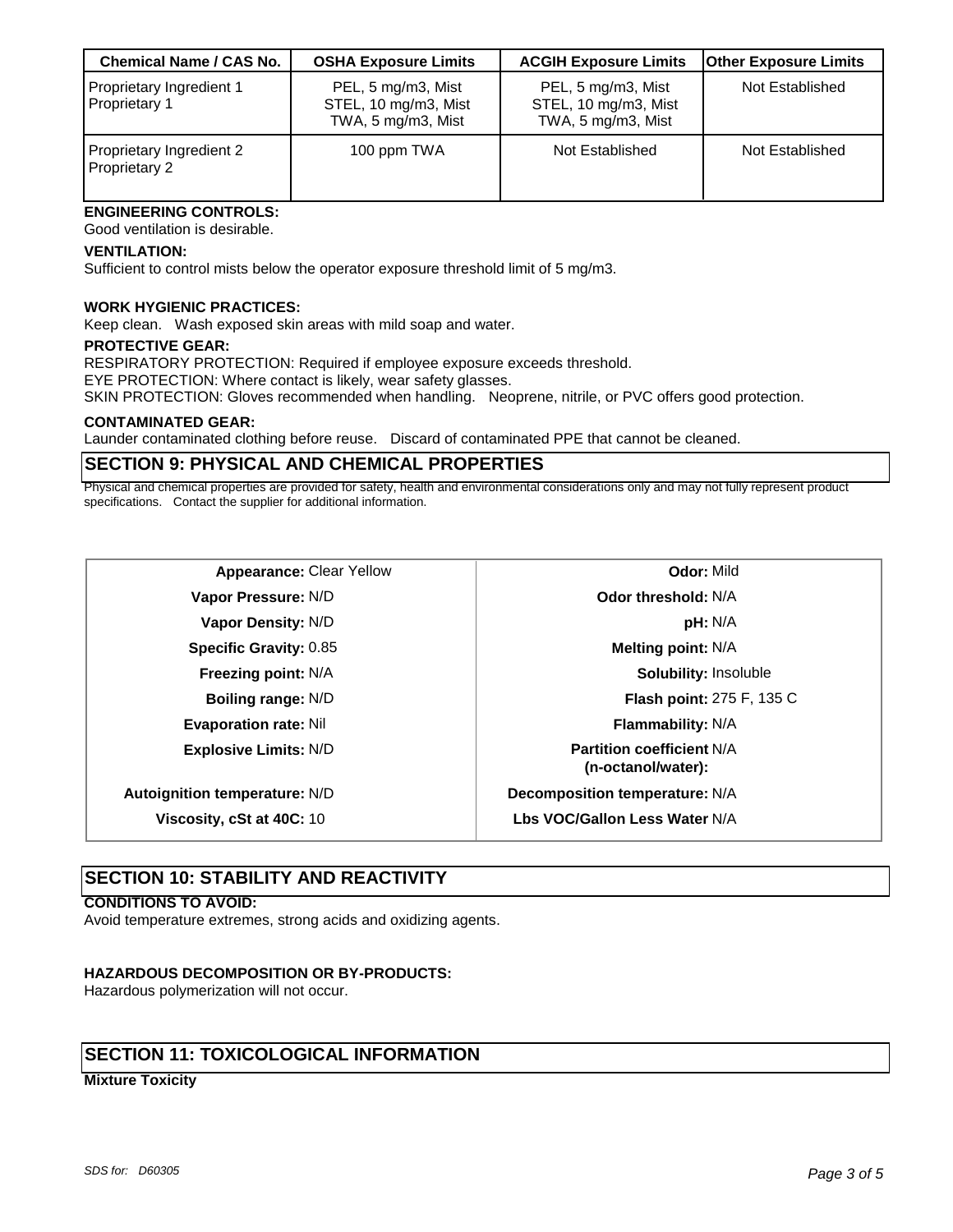#### **CARCINOGENICITY:**

| <b>CAS Number</b><br>Description | Weight<br>$\%$ | Carcinogen Rating |
|----------------------------------|----------------|-------------------|
|----------------------------------|----------------|-------------------|

None N/A

# **SECTION 12: ECOLOGICAL INFORMATION**

No data available

# **SECTION 13: DISPOSAL CONSIDERATIONS**

Contact waste hauler for recycling. Follow all Local, State, and Federal regulations.

# **SECTION 14: TRANSPORT INFORMATION**

**Agency Proper Shipping Name UN Number Packing Group Hazard Class** DOT Not Regulated N/A N/A N/A N/A

# **SECTION 15: REGULATORY INFORMATION**

**State of California Safe Drinking Water and Toxic Enforcement Act of 1986 (Proposition 65**): WARNING! This product contains the following chemicals which are listed by the State of California as carcinogenic or a reproductive toxin:

This product is classified under the following SARA 311/312 classifications (if none listed, this product is not classified under SARA 311/312):

Immediate health (Acute), Flammability

The following chemicals are classified under SARA 313 Toxic Release Inventory (if none listed, no components of this product are classified under SARA 313 TRI):

| <b>Country</b> | <b>Regulation</b> | <b>All Components Listed</b> |
|----------------|-------------------|------------------------------|
| Canada         | Canadian DSL      | Yes                          |
| USA            | <b>TSCA</b>       | Yes                          |

# **SECTION 16: OTHER INFORMATION**

PREPARATION INFORMATION: Prepared at an ISO 9001:2015 certified facility.

**Hazardous Material Information System (HMIS) National Fire Protection Association (NFPA)**